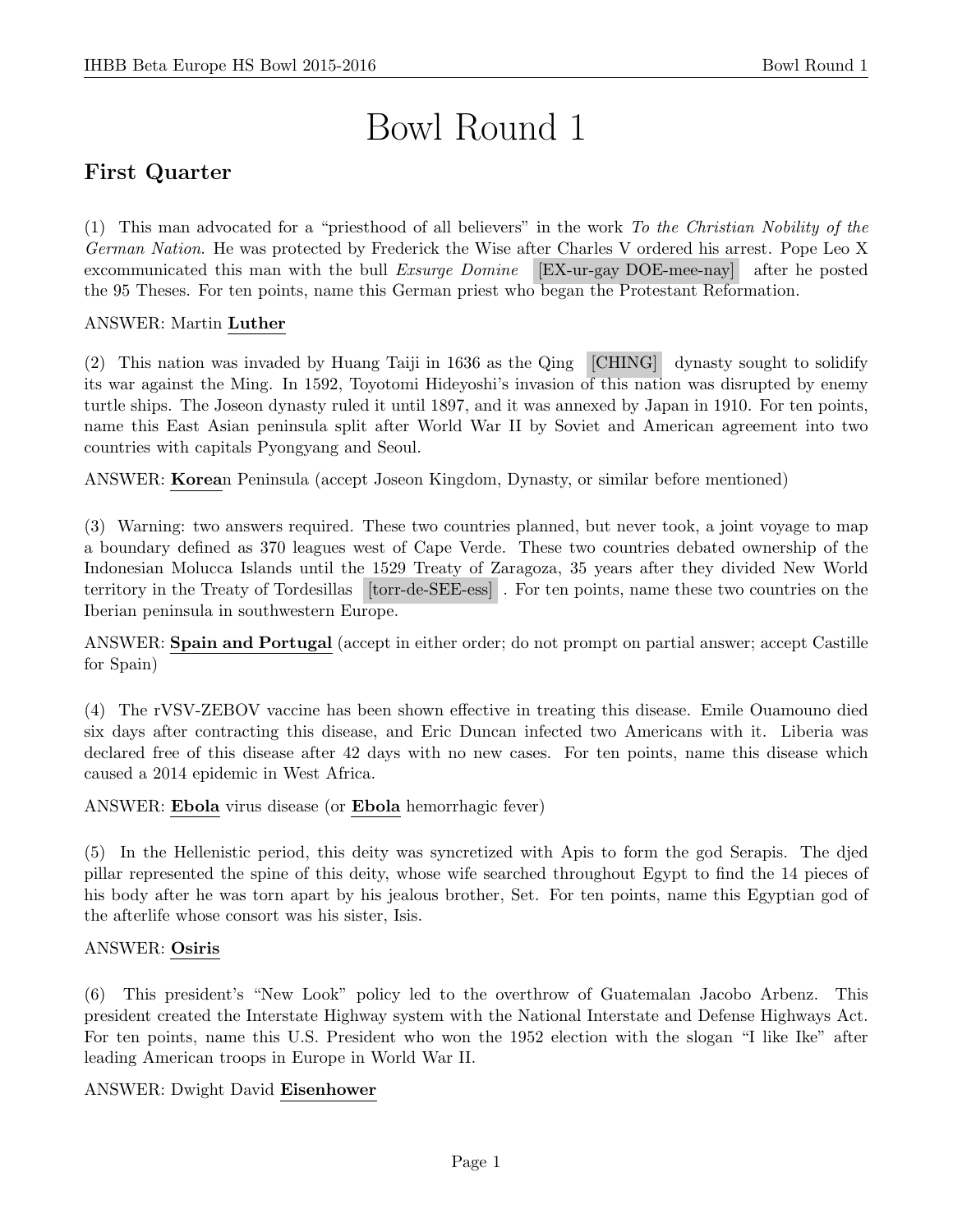(7) Marc Dubois suffered from this condition as the pilot of Air France Flight 447, which crashed in 2009. World records for this condition are no longer maintained due to fear of harm, but the last scientifically documented record for this condition is Randy Gardner's 264 hours. Tracy Morgan was injured in a bus accident caused by a Walmart truck driver suffering from this condition. For ten points, name this condition that causes irritability, involuntary microsleeping, and yawning.

# ANSWER: sleep deprivation (accept equivalents like fatigue, exhaustion, tiredness, or a general lack of sleep)

(8) One artist from this country classified his work as "stabiles" and "mobiles," one of which consists of aluminum fins suspended on steel wire. That artist from this country, Alexander Calder, also created Bent Propeller, which was destroyed when the Minoru Yamasaki-designed World Trade Center was attacked on September 11. For ten points, name this country, home of the Museum of Modern Art in New York.

ANSWER: United States of America (accept USA or clear equivalents)

(9) Supporters of this party were victims of the White Terror Massacre. The Xian [SHEE-ahn] incident was perpetrated by members of this party. The Gang of Four consisted of members of this party and were later found guilty of treason near the end of one of this party's efforts, the Cultural Revolution. For ten points, name this ruling party of an Asian nation once led by Mao Zedong.

ANSWER: Communist Party of China (or Chinese Communist Party; prompt on partial answers)

(10) One religious group from this region defeated James Graham at the Battle of Carbisdale during a civil war. The Covenanters won the Second Bishop's War, after which the Treaty of Ripon granted County Durham to this region. Its James VI became James I of another country after the death of Elizabeth I. The 1707 Act of Union joined England with, for ten points, what country north of England led from Edinburgh?

ANSWER: Kingdom of Scotland

# Second Quarter

(1) When asked about an incident of violence against followers of this religion, one politician responded, "When a big tree falls, the earth shakes." An empire named for this religion ruled the Punjab under Maharaja Ranjit Singh during the first half of the 19th century. For ten points, name this monotheistic religion founded by Guru Nanak whose male adherents follow five articles of faith, including the keeping of uncut hair.

#### ANSWER: Sikhism

BONUS: Another article of Sikhism is the traditional possession of a kirpan, one of these items that, in 2011, Quebec banned from governmental buildings.

ANSWER: ceremonial dagger (accept ceremonial sword; accept ceremonial knife; accept any description of a short, bladed weapon; prompt on "blade")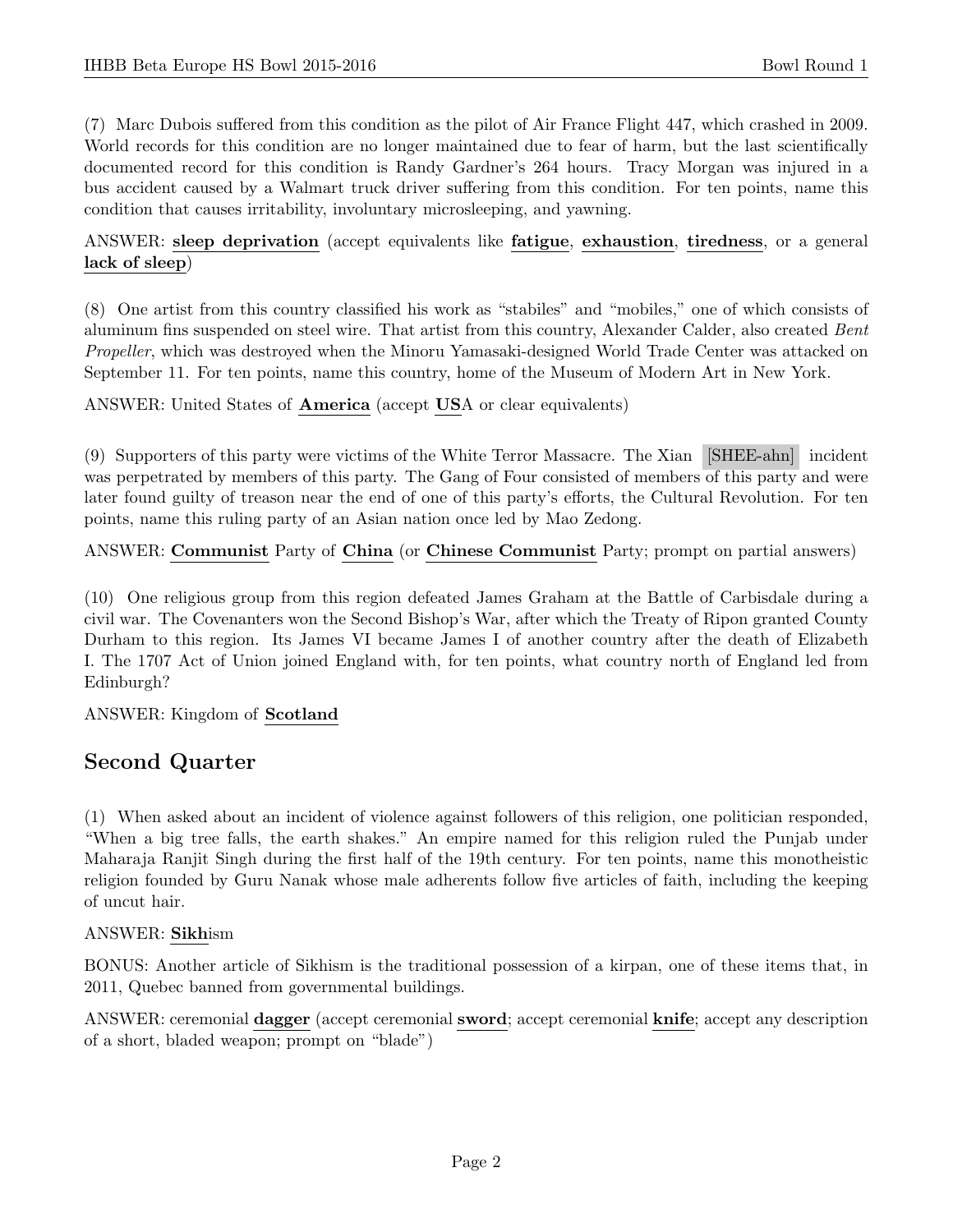(2) Nicholas Reeves has controversially suggested using radar in this location to find hidden rooms. Pierre Lacau supervised a study of this location funded by Lord Carnavon who died of mosquito-borne disease shortly after it was opened. This location, officially designated KV62, was discovered in 1922 by Howard Carter. For ten points, name this surprisingly well-preserved burial site of a boy pharaoh.

ANSWER: the tomb of King Tutankhamun (accept equivalents for tomb, such as crypt or burial site before mentioned; do not accept anything related to pyramids)

BONUS: King Tut's tomb, like numerous other pharaoh tombs, was discovered in this Egyptian valley across the Nile River from Thebes.

#### ANSWER: Valley of the Kings

(3) The Interahamwe engaged in one of these events after the death of Juvenal Habyarimana. Viktor Yuschenko classified the Holodomor as one of these events, as the Soviets declared the possession of food a crime. Turkey does not recognize its involvement in one of these events against the Armenian people. For ten points, name these atrocities that involve mass killings of a specific demographic, such as the Holocaust.

#### ANSWER: genocide

BONUS: The Holodomor was a massive famine in this former Soviet republic, which saw the Orange Revolution oust Viktor Yanukovych in favor of Victor Yushchenko in 2005.

#### ANSWER: Ukraine

(4) Nobukazu Kuriki lost 9 fingers at this location in 2012, and a 1996 disaster here that killed Scott Fischer was chronicled in Jon Krakauer's Into Thin Air. No one summited it in 2015 after an April earthquake killed 19 people at its base camp and Nepal closed it for the season. The guide Tenzing Norgay and Sir Edmund Hillary were the first to climb, for ten points, what tallest mountain in the world?

#### ANSWER: Mount Everest (or Sagarmatha or Chomolungma)

BONUS: Tenzing Norgay was a member of what Nepalese ethnic group, famous for guiding Himalayan mountain climbers?

#### ANSWER: Sherpa

(5) This country featured the highest scorer at the inaugural FIFA World Cup, Guillermo Stabile, whose team lost to Uruguay in the finals. Mario Kempes led this country to a 1978 World Cup win as the host nation. In this country's win over England at the 1986 World Cup, the "Hand of God" scored one goal for Diego Maradona. For ten points, name this country whose soccer team, led by Lionel Messi, placed second in the 2014 World Cup.

#### ANSWER: Argentina

BONUS: In 2014, Messi won this award given to the World Cup's best player. An annual award of the same name is given by FIFA to the world's best player.

ANSWER: Golden Ball (or Ballon d'Or; do not accept or prompt Golden Boot)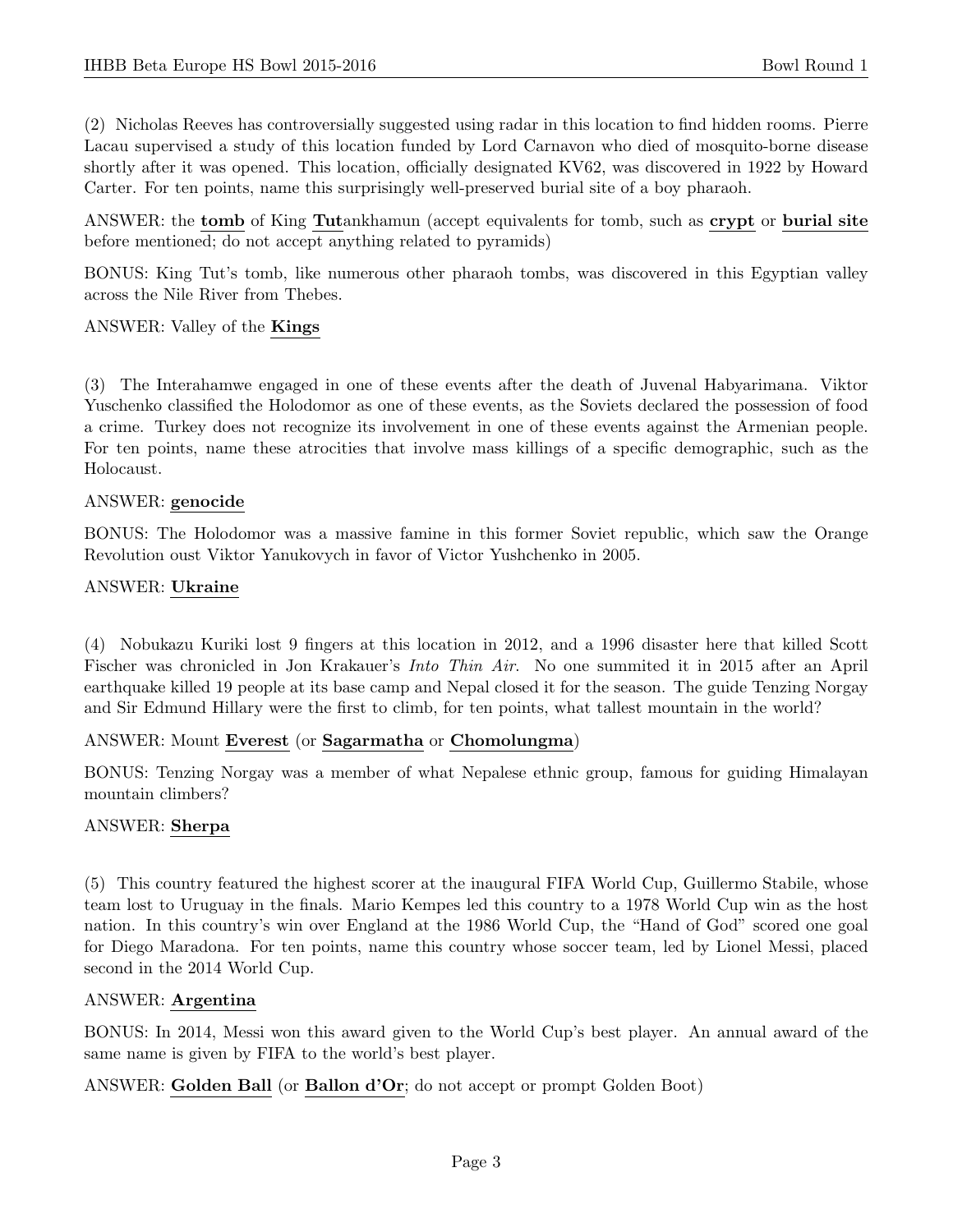(6) This man noted that "Our constitution does not copy the laws of neighboring states" in a speech that offered "comfort [...], not condolence" after the first year of the Archidamian War. He evacuated the farmers of Attica to within the Long Walls, which protected them from Spartan skirmishes but led to the spread of plague that killed this man. For ten points, name this statesman of the Athenian Golden Age who opposed Sparta in the early Peloponnesian War.

## ANSWER: Pericles

BONUS: Pericles' 431 BC oration was given at this type of service; the speech served as a eulogy not only for warriors fallen in battle, but for Athens itself.

#### ANSWER: funeral (accept equivalents)

(7) Alcuin of York's letters lament these people's sacking of a priory on the Northumbrian island of Lindisfarne. The Great Heathen Army legendarily avenged the death of one of their leaders, Ragnar Lodbrok. Leif Erikson founded their colony of Vinland in the New World. For ten points, name these Scandinavian sea-faring raiders whose longships dominated medieval Europe for four centuries.

ANSWER: Vikings (accept Norsemen; prompt Scandinavians before mentioned)

BONUS: True to his name, this legendary discoverer of Greenland was Leif Erikson's father.

#### ANSWER: Eric the Red or Eric Thorvaldsson (prompt on Eric)

(8) This man was said to have employed and later killed Candagirika in an exquisite torture chamber known as his Hell. He carved the wheel of dharma on a pillar at Sarnath, and this promulgator of the Rock and Pillar edicts experienced a moment of remorse after the conquest of Kalinga. For ten points, name this third Mauryan emperor, known as the Great.

#### ANSWER: Asoka the Great

BONUS: After the bloody Kalinga war, Asoka's remorse led him to convert to this religion. This religion embraces the Four Noble Truths and follows the Eight-Fold Path.

#### ANSWER: Buddhism

Third Quarter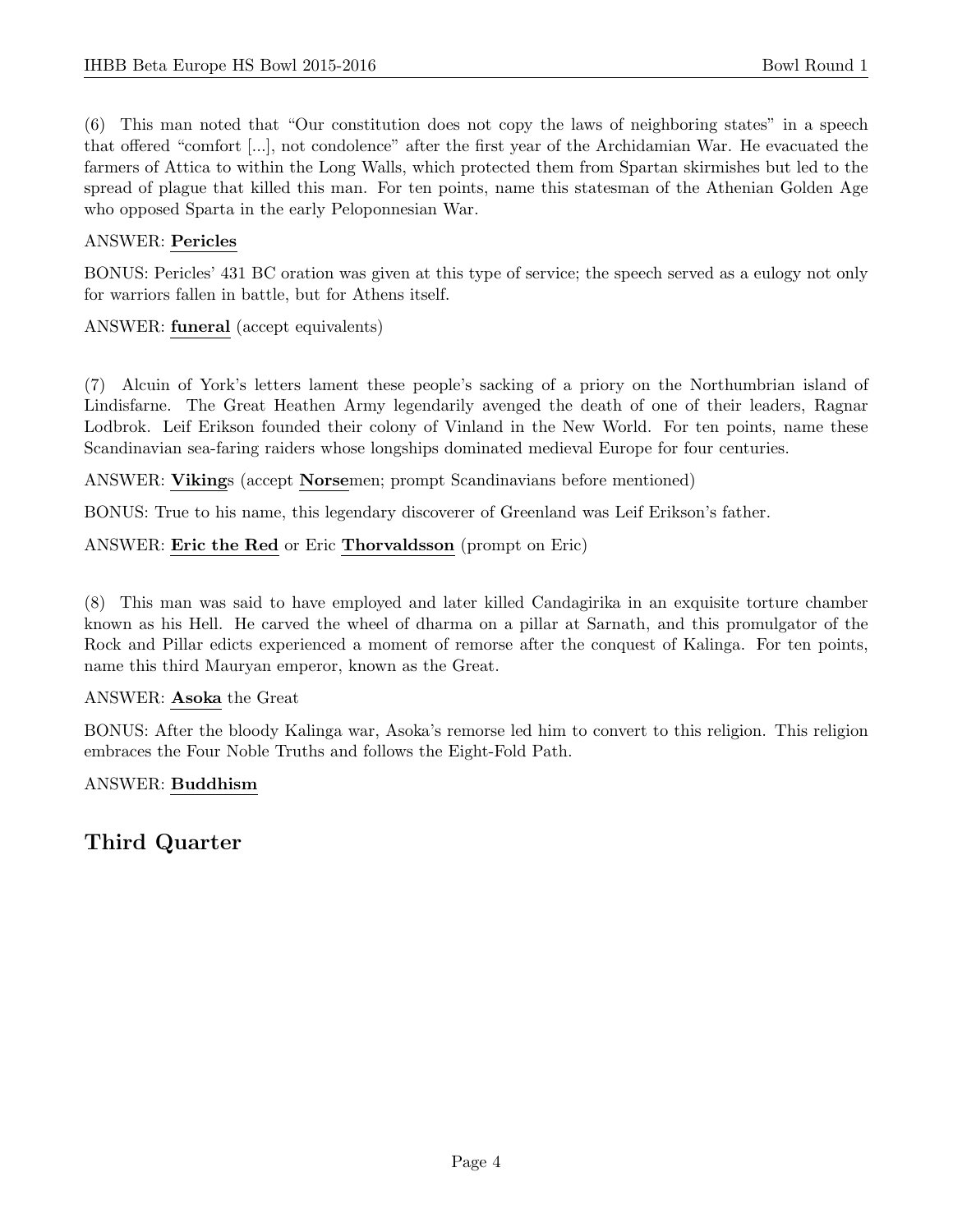#### **AVIATION**

In the history of human flight, who or what...

(1) Was the last name of Orville and Wilbur, the builders of the first successful airplane?

## ANSWER: Wright (Brothers)

(2) Was the first woman to fly solo non-stop across the Atlantic in 1932, but disappeared in the Pacific five years later?

#### ANSWER: Amelia Earhart

(3) Was the nickname of German WWI ace Manfred von Richthofen?

# ANSWER: The Red Baron

(4) Company delivered its first A380 jet in 2007?

# ANSWER: Airbus

(5) Was the first pilot to break the sound barrier?

# ANSWER: Chuck Yeager

(6) Was the type of aircraft invented by the Montgolfier [mohn-GOAL-fee-AY] brothers in 1783?

# ANSWER: hot air balloon (prompt on balloon)

(7) Was the airplane that Charles Lindbergh flew for the first solo non-stop trans-Atlantic flight?

# ANSWER: The Spirit of St. Louis

(8) Was the Russian designer of the R-4 helicopter?

#### ANSWER: Igor Sikorsky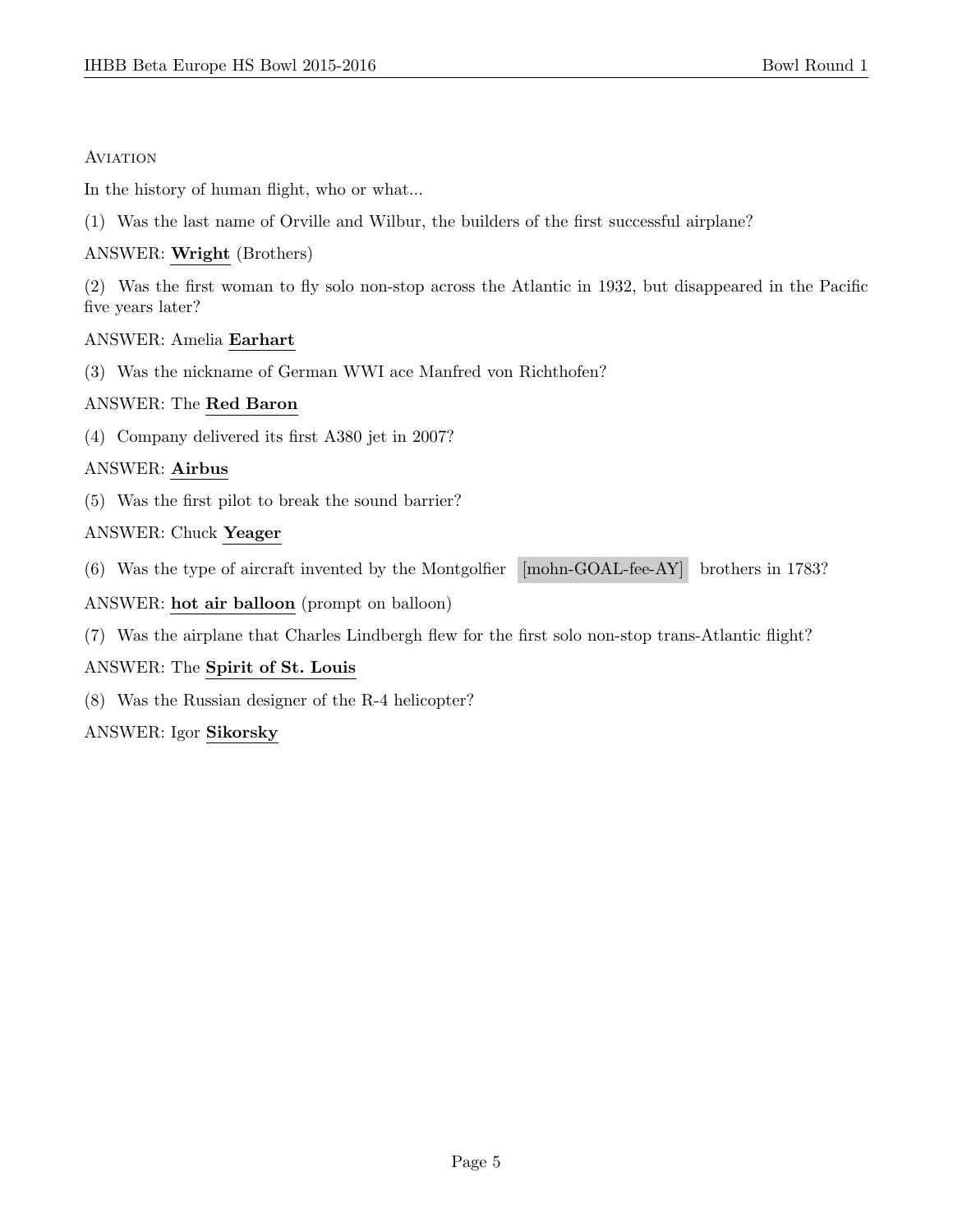Eastern European Countries

Which Eastern European country...

(1) Unified the cities of Buda and Pest in 1873?

# ANSWER: Hungary

(2) Was in a union with Montenegro until 2006?

#### ANSWER: Serbia

(3) Broke away from the Czech Republic in 1993?

#### ANSWER: Slovakia

(4) Had 7 border guards killed in a Soviet assault near Vilnius?

#### ANSWER: Lithuania

(5) Is home to electrician, politician, and Nobel Peace Prize winner Lech Walesa [vah-WE-sa] ?

# ANSWER: Poland

(6) Is the modern site of the former capital of the Kievan Rus?

#### ANSWER: Ukraine

(7) Saw its leader, Nicolae Ceausescu [CHO-shes-koo] , executed for war crimes in a 1989 revolution?

#### ANSWER: Romania

(8) Was considered the "last dictatorship in Europe" under Alexander Lukashenko?

#### ANSWER: Belarus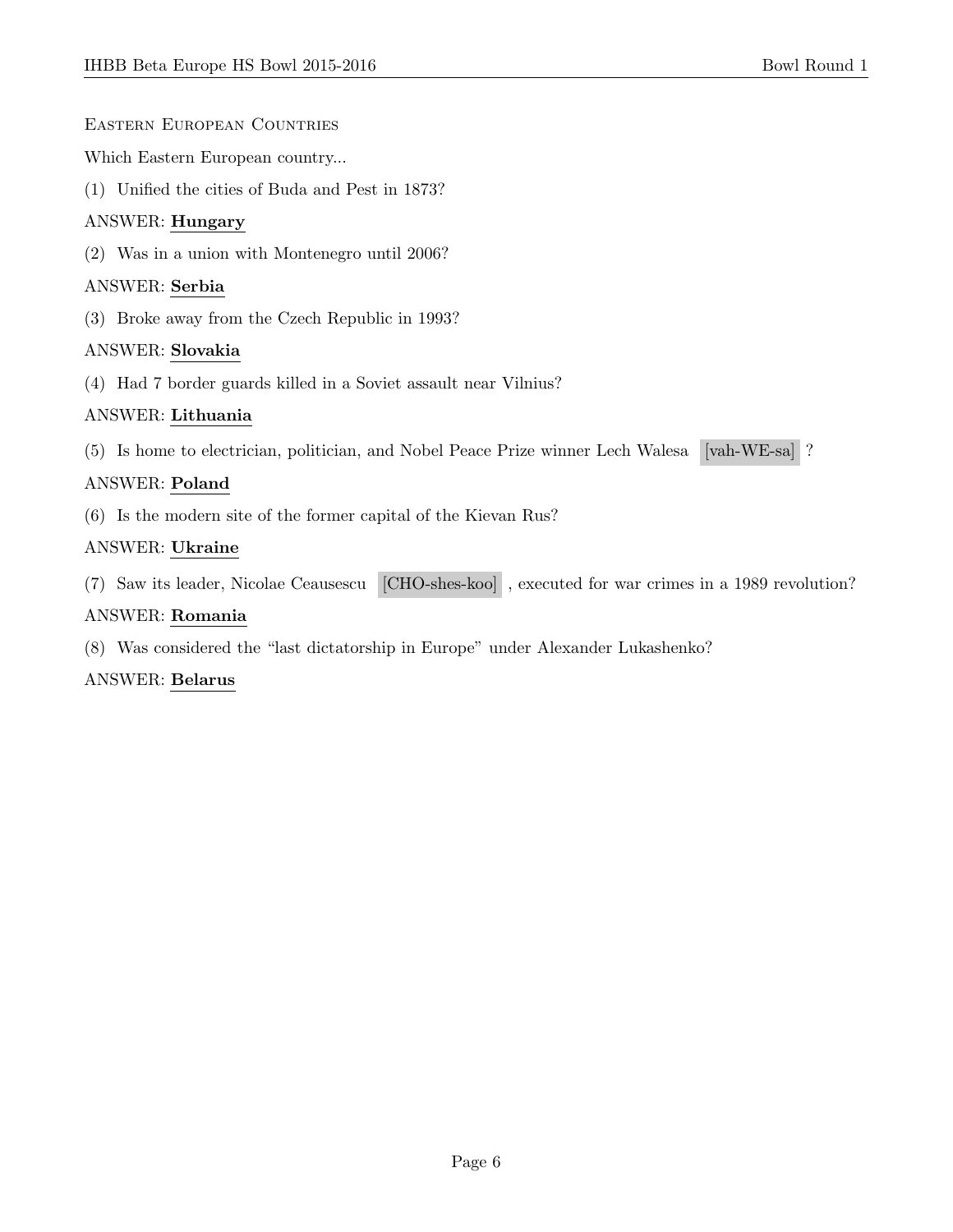## Mesopotamia

Mesopotamia...

(1) Means "land between the rivers" in what ancient language spoken in Corinth and Athens?

# ANSWER: Ancient Greek

(2) Was the birthplace of what practice, including irrigation, that allowed hunter-gatherers to settle?

# ANSWER: agriculture (or farming or equivalents)

(3) Was home to the Hanging Gardens in what city?

# ANSWER: Babylon

(4) Was the eastern part of a region known by what two-word term, named for its shape and arable land?

# ANSWER: Fertile Crescent

(5) Used what wedge-shaped form of writing?

# ANSWER: cuneiform

(6) Was located between what two rivers that flow to the Persian Gulf?

# ANSWER: Tigris and Euphrates Rivers

(7) Was primarily located in what modern-day country, whose cities include Mosul and Basra?

# ANSWER: Iraq

(8) Was home to what city, whose Great Ziggurat was excavated by Leonard Woolley?

# ANSWER: Ur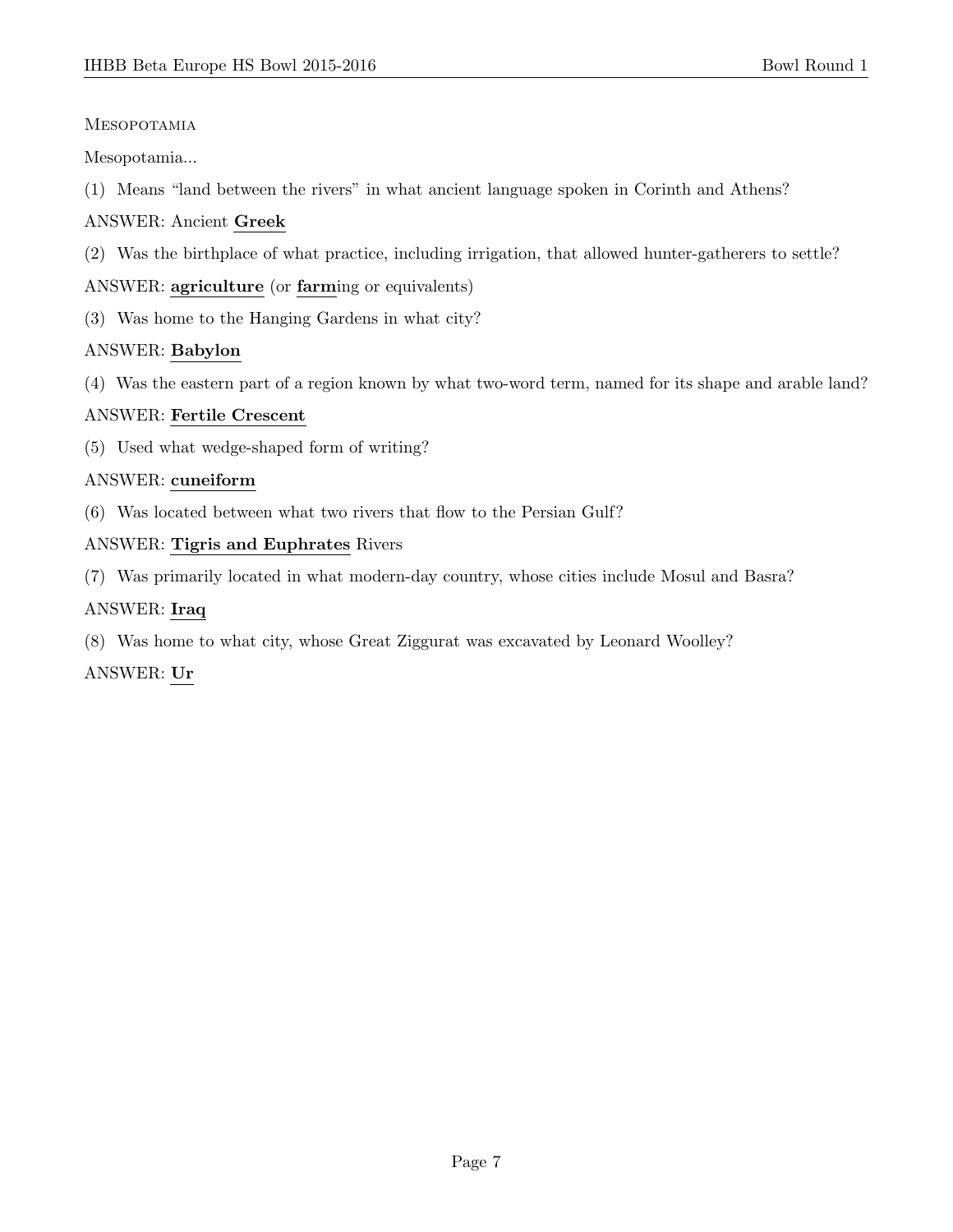# Fourth Quarter

(1) Tral stations and the Command-Measurement Complex were used to observe this object. A part of this vehicle was derived from an R7 intercontinental ballistic missile, and it used (+) four radio antennas to broadcast a repeating, pulsing signal. President Eisenhower created ARPA and the government increased funding for  $(*)$  science and technology after this object was launched in October 1957. The Soviets started the Space Race with the launch of, for ten points, what first artificial satellite?

ANSWER: Sputnik I (prompt on Satellite 1)

(2) In 1855, Napoleon III commissioned a classification system for this commodity, produced by Haut-Brion and Chateau Margaux. Prominent growing regions for this product include (+) France's "golden slope," though the 1976 Judgment of Paris proved the quality of California's production of (\*) varieties like Cabernet Sauvignon. For ten points, name this alcoholic beverage produced in Burgundy and Bordeaux from grapes.

#### ANSWER: wine

(3) In 1991, Whitney Houston sang this song into a dead microphone. Tommie Smith and John Carlos raised black fists during a performance of this song at the 1968 Olympics. This song began as a poem written during the  $(+)$  bombardment of Fort McHenry by Francis Scott Key, who was inspired by "the (\*) bombs bursting in air." The "home of the brave and land of the free" is celebrated by, for ten points, what national anthem of the United States?

#### ANSWER: The Star-Spangled Banner

(4) One leader of this conflict, Jose Sanjurjo, died in a plane crash. The term "Fifth Column" was coined during this war. The Abraham Lincoln Brigade was one of the International Brigades to join this conflict, and  $(+)$  Nazi Germany supported one side in this conflict with the Condor Legion. After seizing (\*) Cartagena [car-ta-HAY-nuh], Republican forces surrendered to the Nationalists. For ten points, name this conflict in an Iberian country that brought Francisco Franco to power.

#### ANSWER: Spanish Civil War

(5) One mayor of this city, Abraham Beame, asked President Ford for a bailout in 1975. Another mayor of this city drew criticism for limiting the size of sugary (+) soft drinks and for his stop-and-frisk policy, the latter of which Bill de Blasio campaigned against in 2013. (\*) Michael Bloomberg was a three-term mayor of, for ten points, what American city in which the police patrol Central Park and Times Square?

ANSWER: New York City (or NYC)